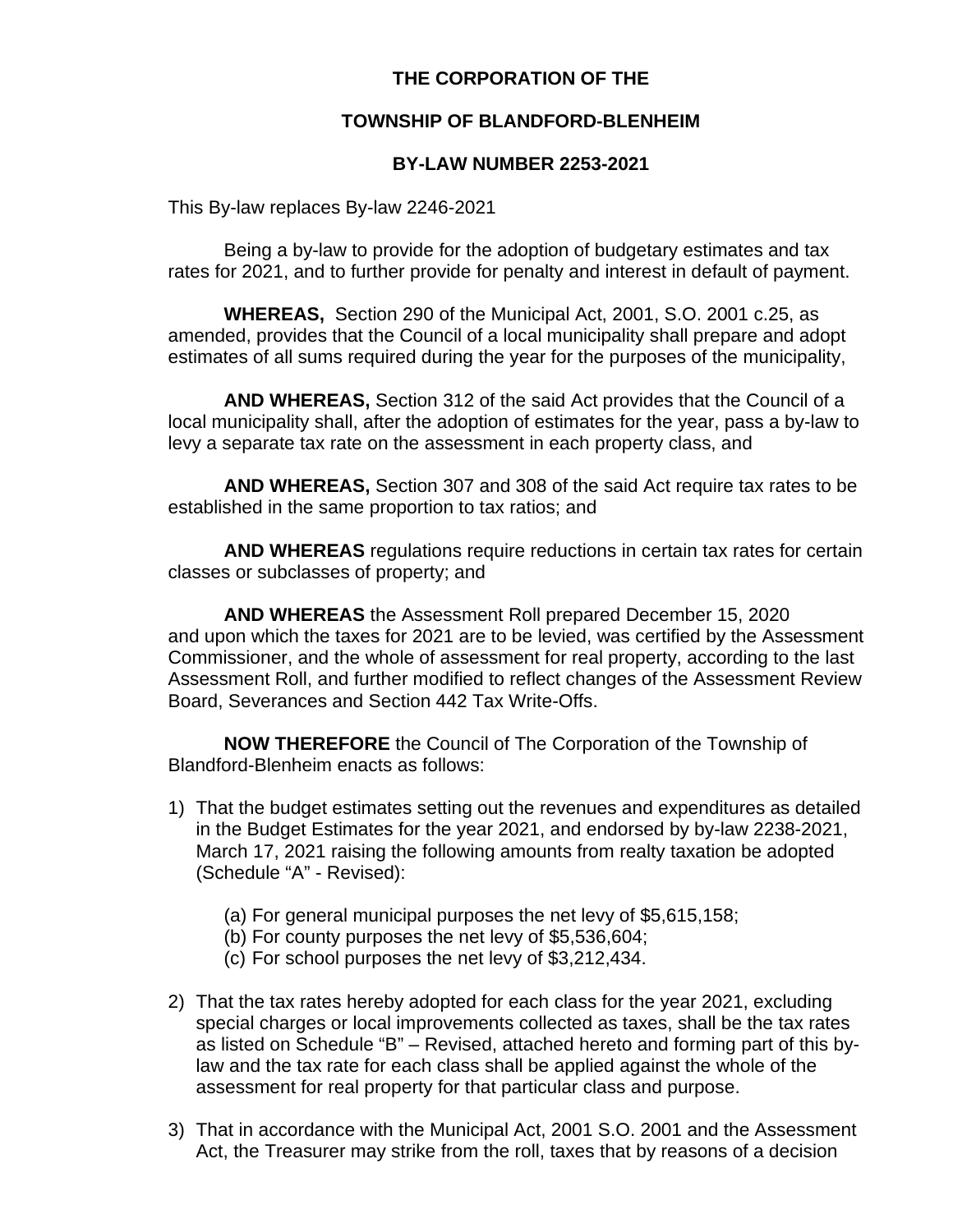under Section 357, 358 or 359 or of a decision of a judge of any court are uncollectible and/or refund any overpayment received.

4) That every owner shall be taxed according to the tax rates in this by-law. The taxes for a particular property shall be calculated by applying the Current Value Assessment against the tax rates set out and further adjusted as required by the provisions of the Municipal Act, 2001, S.O. 2001. Such taxes shall become due and payable in two installments as follows:

# **ALL PROPERTY CLASSES**:

| <b>FIRST INSTALMENT</b>  | Tuesday, August 31 <sup>st</sup> , 2021 |  |  |  |  |
|--------------------------|-----------------------------------------|--|--|--|--|
| <b>SECOND INSTALMENT</b> | Friday, October 29th, 2021              |  |  |  |  |

Notice of such taxes due shall be sent by first class mail to those persons shown as liable for the payment of taxes.

- 5) That the taxes shall be levied and collected such other rates and/or Special Area Rates, pursuant to the Municipal Act, 2001, S.O. 2001 and/or the Drainage Act.
- 6) That a charge as a penalty of 1 and  $\frac{1}{4}$  per cent on the amount of any outstanding taxes levied in 2021 shall be made on the first day of default and on the first day of each calendar month thereafter in which default continues until December 31<sup>st</sup>, 2021, and any such additional amounts shall be levied and collected in the same manner as if they had been originally imposed with and formed part of the taxes levied under this by-law. The penalty charges indicated in this section shall be waived for those taxpayers participating in the Monthly Preauthorized Payment Plan provided the payments are made as agreed and without default.
- 7) That interest of 1 and ¼ percent on the amount of any taxes due and unpaid after December 31<sup>st</sup>, 2021, shall be charged on the first day of each calendar month thereafter in which default continues.

This by-law shall come into effect on the date of the final passing thereof.

By-law **READ** a **FIRST** and **SECOND** time this 16th day of June, 2021.

By-Law **READ** a **THIRD** time and **ENACTED** in Open Council this 16th day of June, 2021.

Mark Peterson, Mayor

(SEAL)

Rodger Mordue, CAO/Clerk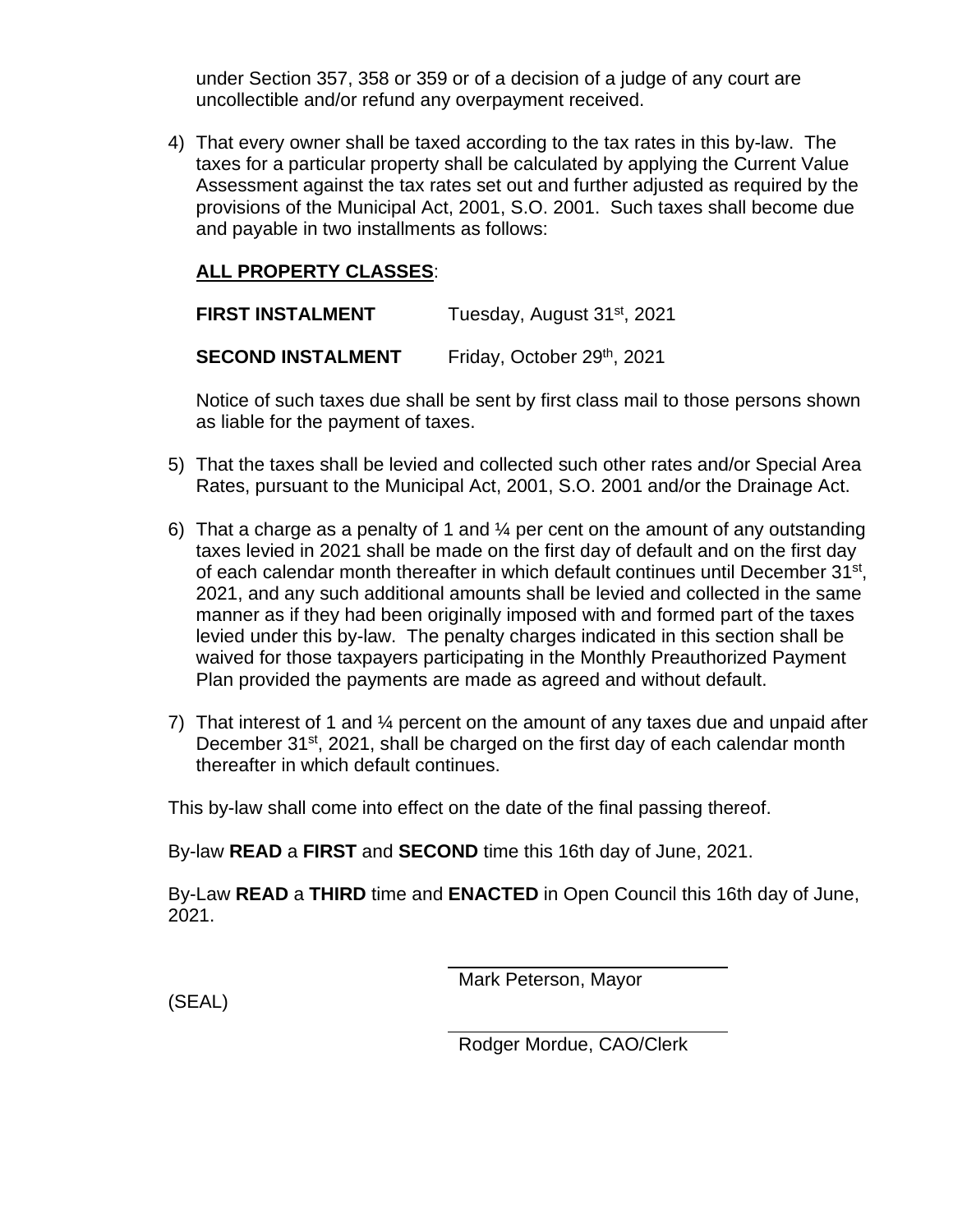### **Township of Blandford-Blenheim "Schedule A" - Revised**

| <b>Tax Classes</b>                        | <b>Assessments</b> | Township<br>Tax Rate | <b>Township Levy</b><br>by class | County<br><b>Tax Rates</b> | <b>County Levy</b><br>by class | <b>Education</b><br><b>Tax Rate</b> | <b>Education Levy</b><br>by class | Total Tax<br>Rate |
|-------------------------------------------|--------------------|----------------------|----------------------------------|----------------------------|--------------------------------|-------------------------------------|-----------------------------------|-------------------|
| Residential                               | 904,040,900.00     | 0.00409868 \$        | 3,705,374.36                     | 0.00404134                 | \$ 3,653,536.65                | 0.00153000                          | .383,182.58<br>s 1                | 0.00967002        |
| Residential Farmland awaiting Development |                    | 0.00184441 \$        |                                  | 0.00181860                 |                                | 0.00068850                          |                                   | 0.00435151        |
| Multi Residential                         | 4,059,500.00       | 0.00819737 \$        | 33,277.22                        | 0.00808268                 | 32,811.64                      | 0.00153000                          | 6,211.04                          | 0.01781005        |
| Commercial -Full                          | 63,604,800.00      | 0.00779488 \$        | 495,791.78                       | 0.00768582                 | 488,855.04                     | 0.00880000                          | 559,722.24                        | 0.02428070        |
| Vacant unit/excess land                   | 589,500.00         | $0.00545641$ \$      | 3,216.55                         | 0.00538007                 | 3,171.55                       | 0.00880000                          | 5,187.60                          | 0.01963648        |
| Vacant land                               | 2,189,400.00       | $0.00545641$ \$      | 11,946.26                        | 0.00538007                 | 11.779.13                      | 0.00880000                          | 19,266.72                         | 0.01963648        |
| Small Scale On Farm Business              | 16.600.00          | 0.00779488 \$        | 129.40                           | 0.00768582                 | 127.58                         | 0.00220000                          | 36.52                             | 0.01768070        |
| Industrial - full                         | 4,866,800.00       | 0.01077954 \$        | 52,461.87                        | 0.01062872                 | 51,727.85                      | 0.00880000                          | 42,827.84                         | 0.03020826        |
| Industrial - New Construction             | 3,311,200.00       | 0.01077954 \$        | 35,693.21                        | 0.01062872                 | 35,193.82                      | 0.00880000                          | 29,138.56                         | 0.03020826        |
| Vacant unit/excess land                   | 22,900.00          | 0.00700670 \$        | 160.45                           | 0.00690867                 | 158.21                         | 0.00880000                          | 201.52                            | 0.02271537        |
| Vacant land                               | 140.000.00         | 0.00700670 \$        | 980.94                           | 0.00690867                 | 967.21                         | 0.00880000                          | 1,232.00                          | 0.02271537        |
| Large Industrial                          | 2,460,100.00       | $0.01077954$ \$      | 26,518.75                        | 0.01062872                 | 26,147.71                      | 0.00880000                          | 21,648.88                         | 0.03020826        |
| Pipeline                                  | 90,200,000.00      | $0.00516147$ \$      | 465,564.59                       | 0.00508926                 | 459,051.25                     | 0.00880000                          | 793,760.00                        | 0.01905073        |
| Farmland                                  | 852,866,800.00     | $0.00089228$ \$      | 760,995.99                       | 0.00087980                 | 750.352.21                     | 0.00038250                          | 326,221.55                        | 0.00215458        |
| <b>Managed Forest</b>                     | 2,868,600.00       | $0.00102467$ \$      | 2,939.37                         | 0.00101034                 | 2,898.26                       | 0.00038250                          | 1.097.24                          | 0.00241751        |
| New Construction Commercial: Full         | 2,579,500.00       | $0.00779488$ \$      | 20,106.89                        | 0.00768582                 | 19,825.57<br>ß.                | 0.00880000                          | 22,699.60                         | 0.02428070        |
|                                           | 1,933,816,600.00   |                      | 5,615,157.64                     |                            | \$5,536,603.70                 |                                     | 3,212,433.88                      |                   |